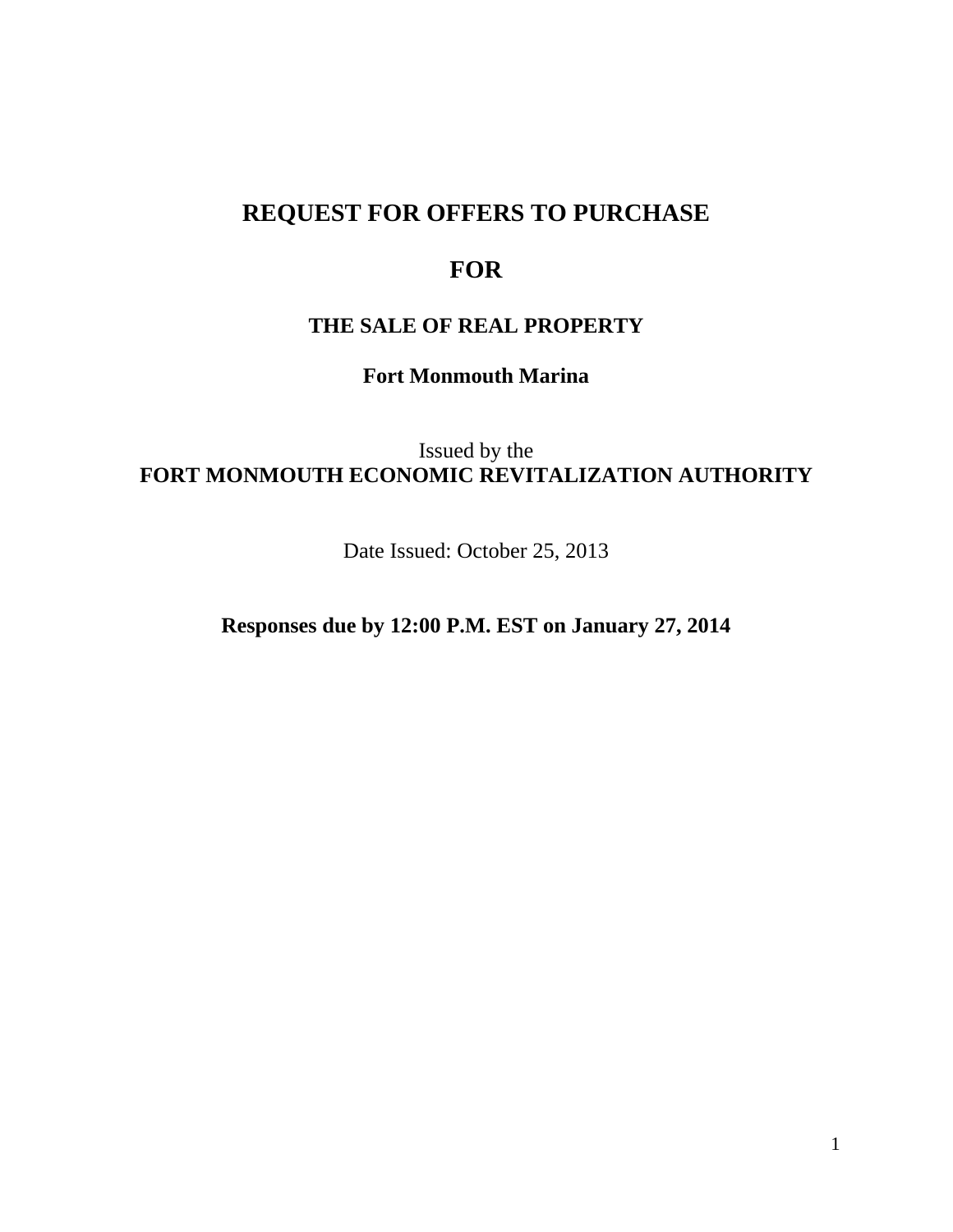# **REQUEST FOR OFFERS TO PURCHASE FOR THE SALE OF REAL PROPERTY**

#### **Summary**

The Fort Monmouth Economic Revitalization Authority ("FMERA" or the "Authority"), pursuant to P.L. 2010, c.10 (N.J.S.A. 52:27I-18 et seq.), is responsible for the efficient redevelopment and reuse of Fort Monmouth. In furtherance of its mission, FMERA is hereby seeking offers to purchase from individuals or entities to acquire property that will be sold by the Authority. This request for offers to purchase (RFOTP) is being issued under the Authority rules for the sale of real & personal property that have been published in the New Jersey Register (N.J.A.C 19:31C-2) as well as the Memorandum of Agreement (MOA) between FMERA and the US Army. The successful Potential Purchaser as defined below shall be subject to the terms and provisions of the aforementioned rules and MOA. Redevelopment of the property will be subject to the land use regulations and design and development guidelines, which have been adopted by the Authority.

#### **1.0 PURPOSE AND SCOPE OF SERVICES**

The Authority is requesting offers to purchase (the "offer") from qualified individuals, or entities (the "Potential purchaser") interested in purchasing a 3.9 acre parcel of land and buildings currently located on the Main Post of Fort Monmouth. The Marina is a 3.9 acre parcel located at Oceanport and Riverside Avenues in the 400 area of the Oceanport Reuse Area. The property consists of a 71-slip marina and boat launch ramp on Oceanport Creek, a 2,600 sf boat house (Building 450) constructed in 1986, two circa-1939 administrative buildings (Buildings 498 and 499) totaling 3,263 sf, a 218sf utility building (Building 201) and associated off-street parking.

Upon transfer the property will be in Oceanport, NJ. The parcel map can be found in ATTACHMENT #1 of this RFOTP. The Authority is requesting proposals that are consistent with the Fort Monmouth Reuse and Redevelopment Plan and the Authority's Adopted Land Use Rules. The Reuse Plan contemplates a marina/public boat ramp/restaurant on the property with the reuse of the existing marina building number 450. Buildings 498, 499, and 201 are planned to be demolished. Pursuant to the Land Use Rules, the property is within the Horseneck Center Development District and permitted principle uses of that district are: Residential Low Density (for adaptive reuse of certain buildings); Residential Medium Density; Mixed-use (within 500' of Oceanport Avenue); Retail (within 500' of Oceanport Avenue); Hospitality (limited to the area north of Allen Avenue); Office/Research; Institutional Civic; and Open Space/Recreation.

The purchase agreement between the Authority and the successful Potential Purchaser shall be subject to the terms and conditions of the June 25, 2012, Memorandum of Agreement between the US Army and FMERA. The Authority will convey title to the successful Potential Purchaser by way of a quit claim deed.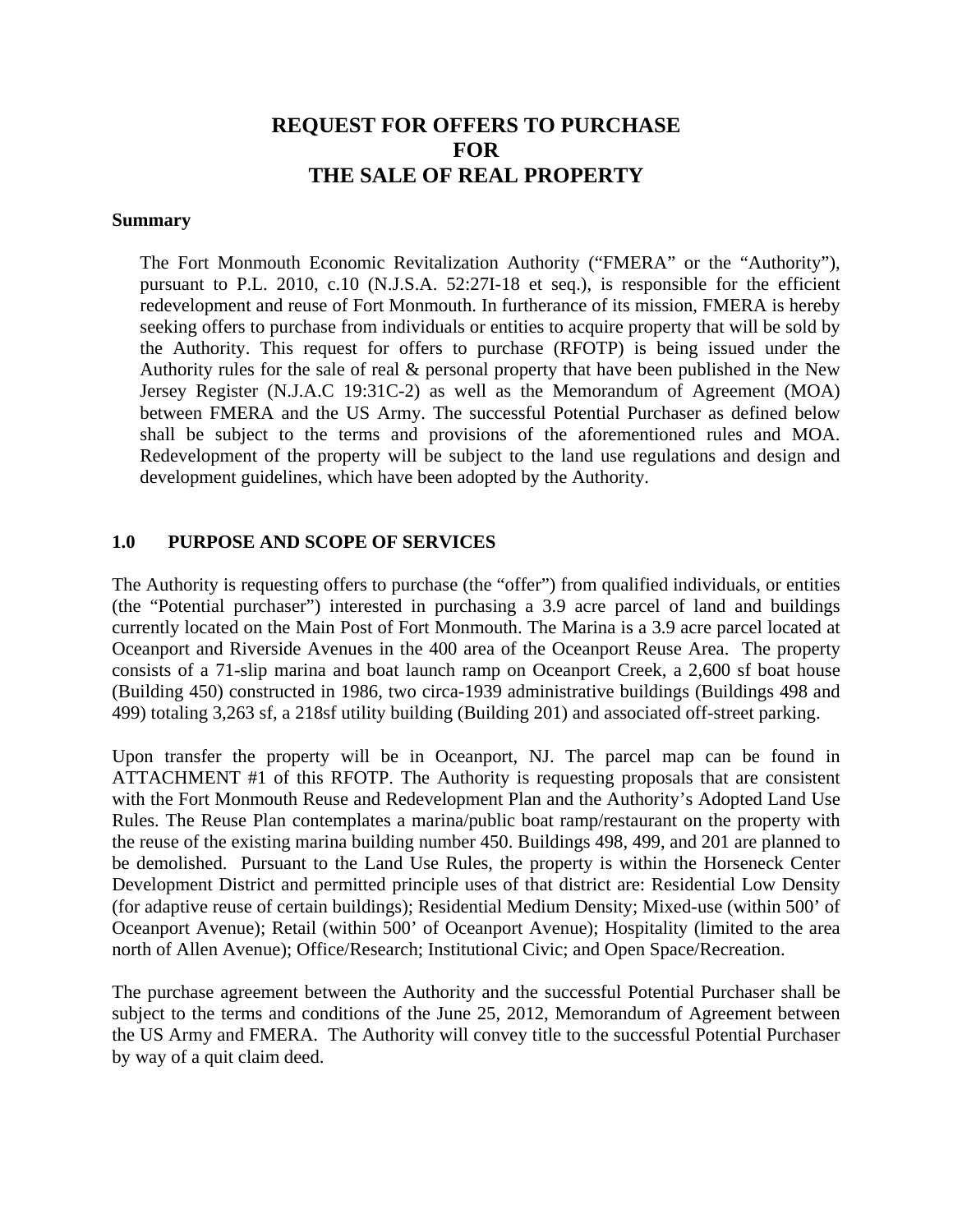#### **1.2 THE PROPERTY**

The property consists of 3.9 acres of land and four (4) buildings: Buildings 450; 498; 499, and 201. Building 450 could be planned for reuse and Buildings 498 and 499 are planned for demolition. The successful Potential Purchaser will be responsible for demolishing buildings 498, 499, and 201 at its sole cost and expense.

Title to the Property is currently held by the U.S. Army. FMERA is the contract purchaser through a June 25, 2012 Memorandum of Agreement with the Army. FMERA will take title to the Property upon receipt of environmental clearances. The clearances will take the form of the Army's Finding of Suitability to Transfer and No Further Action letters from the New Jersey Department of Environmental Protection where Areas of Concern were identified. Pursuant to The Comprehensive Environmental Response, Compensation, and Liability Act (CERCLA), the Army will retain responsibility for any environmental contamination (other than non-friable asbestos, lead-based paint and commercially-applied pesticides and termiticides) that may be present on the Property as of the date of closing with FMERA. The selected Potential Purchaser will be afforded the opportunity to perform due diligence investigations prior to closing at its sole cost and expense.

In addition, the parcel contains a former pesticide storage and mixing area. Soils were remediated to Non-Residential Direct Contact Soil Cleanup Criteria, however, some pesticides remain at levels above residential but below non-residential levels. Therefore a deed notice will be associated with the title to the property. A delineation was performed and is shown in ATTACHMENT #2.

Bidders are hereby notified that registered pesticides may have been applied to the balance of the property and may continue to be present. The Army has advised FMERA that where a pesticide was applied it was applied in accordance with its intended purpose and consistently with the Federal Insecticide, Fungicide, and Rodentcide Act (FIRA), 7 U.S.C. § 136, et seq., and other applicable laws and regulations. If the successful bidder takes any action with regard to the property, including demolition of structures or any disturbance or removal of soil that may expose, or cause a release of, a threatened release of, or an exposure to, any such pesticide, they would assume all responsibility and liability therefore.

The Army will convey title by quitclaim deed; accordingly, FMERA will transfer title to the selected Potential Purchaser by quitclaim deed. Title will be fee simple, free and clear of all liens and insurable at regular rates. FMERA will assign the Tidelands License for the 71 slip marina.

FMERA anticipates that the selected Potential Purchaser may be required to install off-site improvements to extend trunk lines for water, sewer, and power to the Property at the selected Potential Purchaser's sole cost and expense.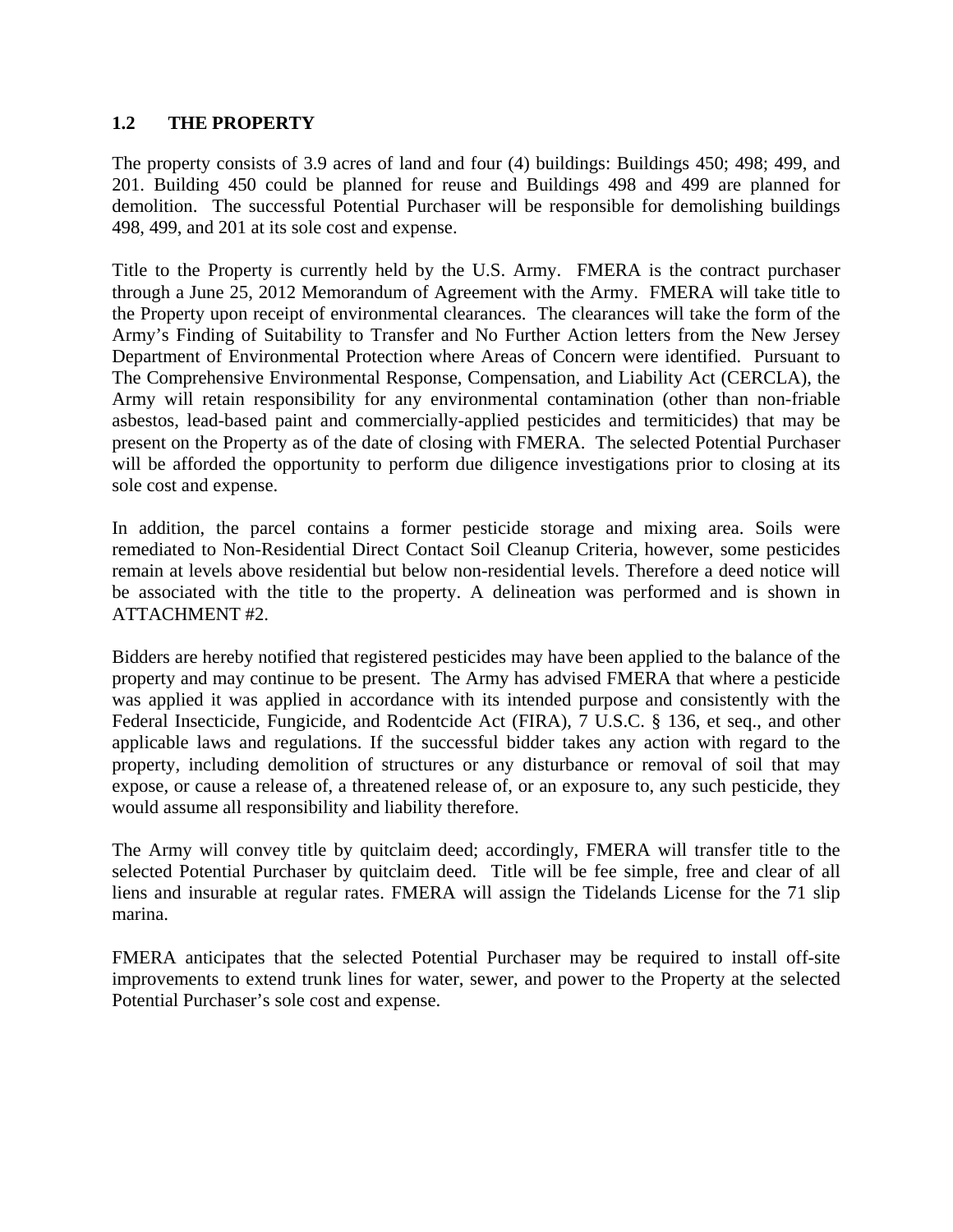### **1.3 DEVELOPMENT OF THE PROPERTY**

FMERA seeks to sell the Property to a Potential Purchaser who will develop the property in accordance with the 2008 Fort Monmouth Reuse & Redevelopment Plan (Reuse Plan) and Plan Amendment #1, available at www.fortmonmouthredevelopment.com, and FMERA's Land Use Regulations (Regulations). The Regulations are intended to promote flexibility in connection with the implementation of the Reuse Plan, but not to supersede it; all development within the Fort shall be consistent with the Reuse Plan. Where a proposed development is determined by FMERA to be inconsistent with the Reuse Plan, FMERA shall require the adoption of either a Reuse Plan amendment or a "use-type" variance prior to approval of the application for development. FMERA's Board may amend the Reuse Plan in its sole discretion to accommodate a development concept that is not consistent with the Reuse Plan.

## **1.4 PREVAILING WAGE REQUIREMENT**

Potential Purchaser shall comply with the Prevailing Wage requirements set forth in N.J.S.A. 52:27I-31 (P.L. 2010, c. 51).

## **1.5 AFFORDABLE HOUSING**

Offers that propose residential development on the Property must also include a commitment that the Potential Purchaser will comply with any and all legally imposed affordable housing requirements, including but not limited to setting aside twenty (20%) percent of the housing units developed on the Property as affordable housing. These units shall be affordable to low- and moderate-income households as determined by New Jersey law. Where feasible, the affordable units should be interspersed with the market-rate units. While FMERA encourages the use of Low Income Housing Tax Credits (LIHTCs) as part of Potential Purchasers' funding mix, FMERA will reject any Offer that seeks to make the closing of title contingent on the Potential Purchaser's receipt of LIHTCs.

### **2.0 PUBLIC INSPECTION OF DOCUMENTS**

Due diligence material and documents held by FMERA pertaining to the Property and/or building(s) will be made available for the review and inspection by potential Potential Purchaser(s) during normal business hours at the FMERA office located at Fort Monmouth, New Jersey. Interested Potential Purchasers may make copies of the paper documents. Copies of any documents requested that are larger than legal size shall be made at the expense of the Potential Purchaser. A copy of digital files will also be available upon request without charge. Limited materials and documents will be available for review and inspection during the tour referred to in Section 3.0 below.

Materials made available by FMERA for public inspection are offered "as is" and "where is" and they may include pertinent information regarding the environmental conditions, utility access, and other information related to these facilities. However, FMERA shall not be held responsible or liable for the accuracy or inaccuracy of such information or materials reviewed or obtained. All Potential Purchaser(s) shall be wholly responsible for their own due diligence efforts. Any information obtained by the Potential Purchaser(s) shall become the property of the Authority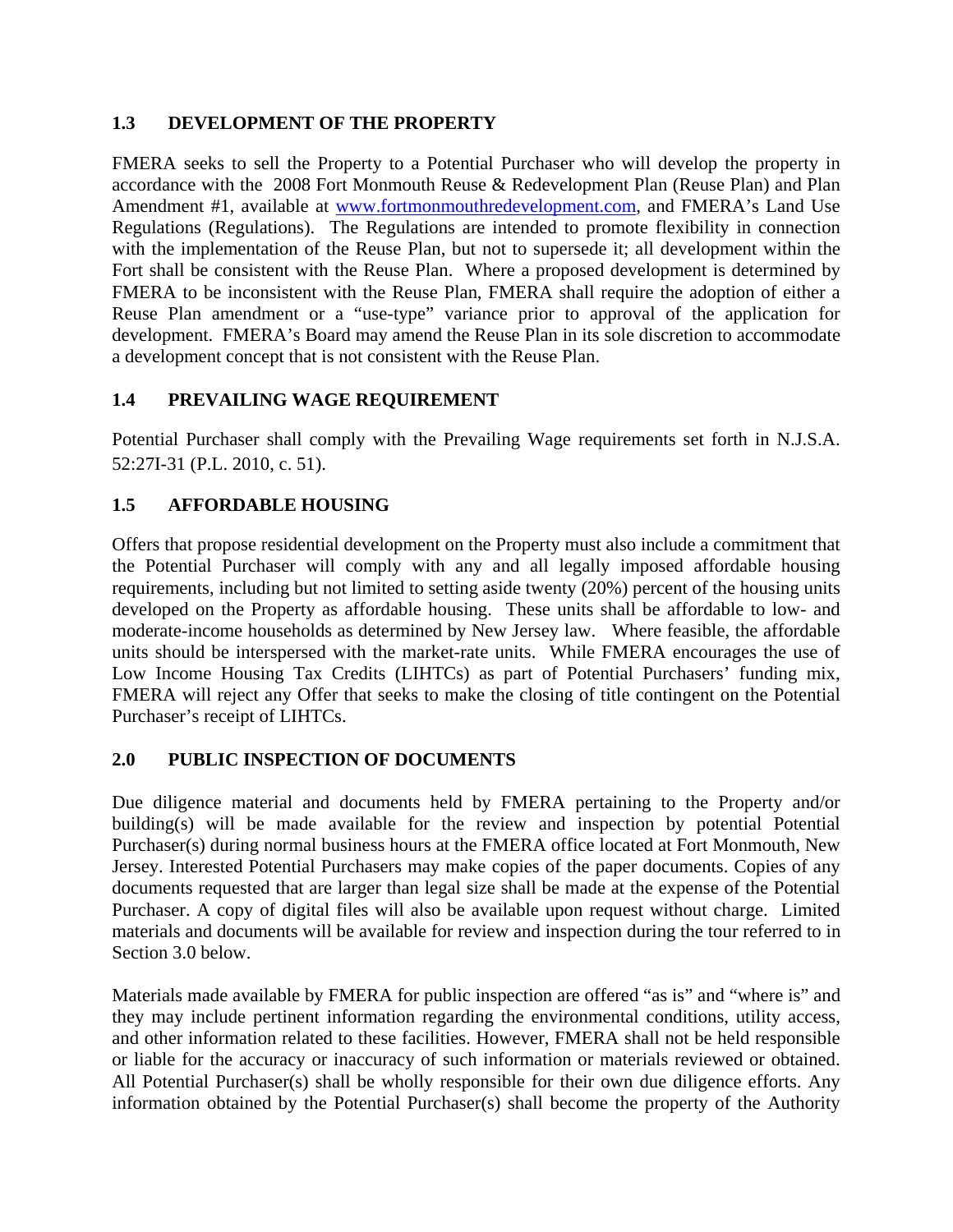immediately upon the Potential Purchaser's submission of its offer and the release of such information by the Potential Purchaser to a third party shall only be made with the written approval of the Authority.

#### **3.0 TOURS**

Walk through tours of the property will commence on November 6, 2013 at 10:00 A.M. All requests for a walk through tour of the property must be received by 5:00 P.M., January 10, 2013. Please schedule a walk-through tour by contacting Regina McGrade at rmcgrade@njeda.com or 732-720-6350.

#### **4.0 OFFER SUBMISSION**

Five (5) copies of the Offer (one (1) unbound, original; three (3) bound copies and one (1) copy in PDF format on a CD) must be submitted marked "REQUEST FOR OFFERS TO PURCHASE FOR THE SALE OF REAL AND PERSONAL PROPERTY" in a sealed package and addressed to:

#### Bruce Steadman Executive Director Fort Monmouth Economic Revitalization Authority

**Offers must be received by January 27, 2014 at 12:00 P.M. Eastern Standard Time (EST)** 

**Proposals must be received by January 27, 2014 at 12:00 P.M., (EST). Proposals may be delivered via an overnight service (FedEx or UPS) to 100 Barton Avenue, Oceanport, NJ 07757.** 

**Hand delivered proposals must be received at FMERA 502 Brewer Avenue, Fort Monmouth, Oceanport by January 27, 2014 at 12:00 P.M. EST. Access to the FMERA Staff Office is via the Fort Monmouth Main Gate located on the west side of Oceanport Avenue, Oceanport.** 

**For US mail delivery, please mail to FMERA, P.O, Box 267, Oceanport, NJ 07757. All US mail deliveries must be received by 12:00 P.M., January 27, 2014.** 

**No faxed or email offers will be accepted. Offers received after the time and date listed above will not be accepted.** 

#### **Proposals will be publically opened on January 27, 2014 at 12:30 P.M. at the Authority Offices located at 502 Brewer Avenue, Fort Monmouth, Oceanport, NJ 07757.**

The Authority will not be responsible for any expenses in the preparation and/or presentation of the Offers or for the disclosure of any information or material received in connection with this solicitation, whether by negligence or otherwise.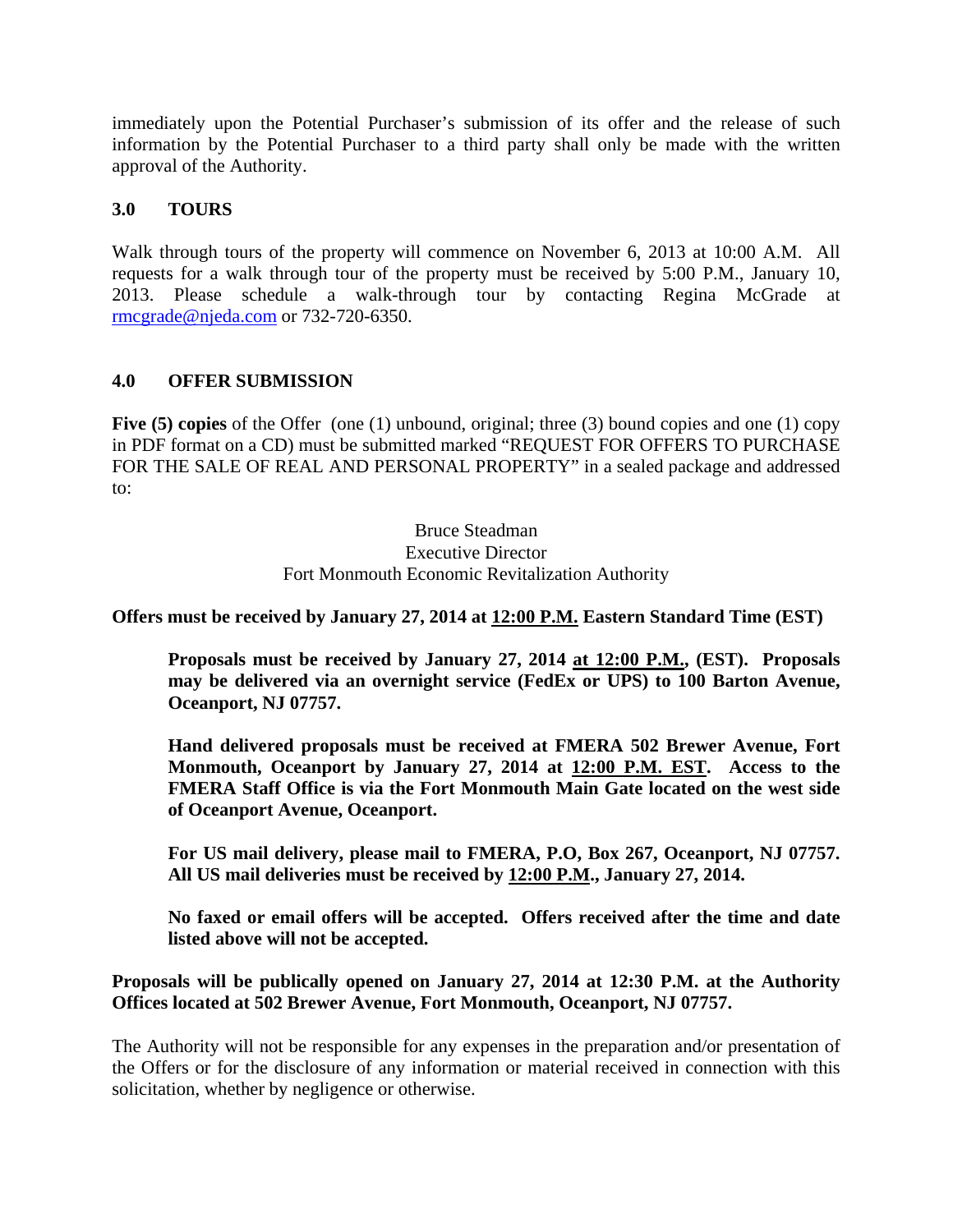The Authority reserves the right to request additional information if necessary, or to reject any and all Offers with or without cause, and, in its sole discretion, waive any irregularities or informalities, such as minor elements of non-compliance with regard to the requirements of this RFOTP, in the Offers submitted. The Authority further reserves the right to make such investigations as it deems necessary as to the qualifications of any and all firms submitting Offers. In the event that all Offers are rejected, the Authority reserves the right to re-solicit Offers.

The Authority also may seek to obtain business terms that better suit the interests of the Authority and the redevelopment plans for Fort Monmouth, price and other factors considered, by negotiating with the potential purchasers(s) that submit the best purchase offer(s) in accordance with the evaluation criteria set forth in this RFOTP. The Authority reserves the right to exclude from negotiations any and/or all offers received based on the initial submissions. Negotiations with a Potential Purchaser will not preclude the Authority from negotiating with other Potential Purchasers unless the Authority has entered into an exclusive negotiating period with a Potential Purchaser in accordance with proposed rule N.J.A.C. 19:31C-2.16.

Responding Potential Purchasers may withdraw their Offers at any time prior to the final filing date and time, as indicated on the cover page to this RFOTP, by written notification signed by an authorized agent of the firm(s). Offers may thereafter be resubmitted, but only up to the final filing date and time.

The responding Potential Purchaser assumes sole responsibility for the complete effort required in this RFOTP. No special consideration shall be given after the Offers are opened because of a Potential Purchaser's failure to be knowledgeable about all requirements of this RFOTP. By submitting an Offer in response to this RFOTP, the Potential Purchaser represents that it has satisfied itself, from its own investigation, of all of the requirements of this RFOTP.

Documents and information submitted in response to this RFOTP shall become property of the Authority and generally shall be available to the general public as required by applicable law, including the New Jersey Open Public Meetings Act, N.J.S.A. 10:4-1 et seq., the New Jersey Open Public Records Act, N.J.S.A. 47:1A-1 et seq. and New Jersey right-to-know laws.

Communications with representatives of the Authority by the Potential Purchaser or the Potential Purchaser's representatives concerning this RFOTP are **NOT** permitted during the term of the submission and evaluation process. Communications regarding this RFOTP in any manner (except as set forth in Section 3 above and Section 5 below or negotiations initiated by the Authority) **will result in the immediate rejection** of the Potential Purchaser's Offer .

### **4.1 OFFER REQUIREMENTS**

In order to be considered, all offers to purchase from the Authority must include the following:

**a. Cover Letter.** A letter identifying the Offer and disclosing the documentation included. The Potential Purchaser must indicate the name and contact information for the individual who will be its senior contract person for its Offer. The Potential Purchaser must also indicate whether the firm is operating as an individual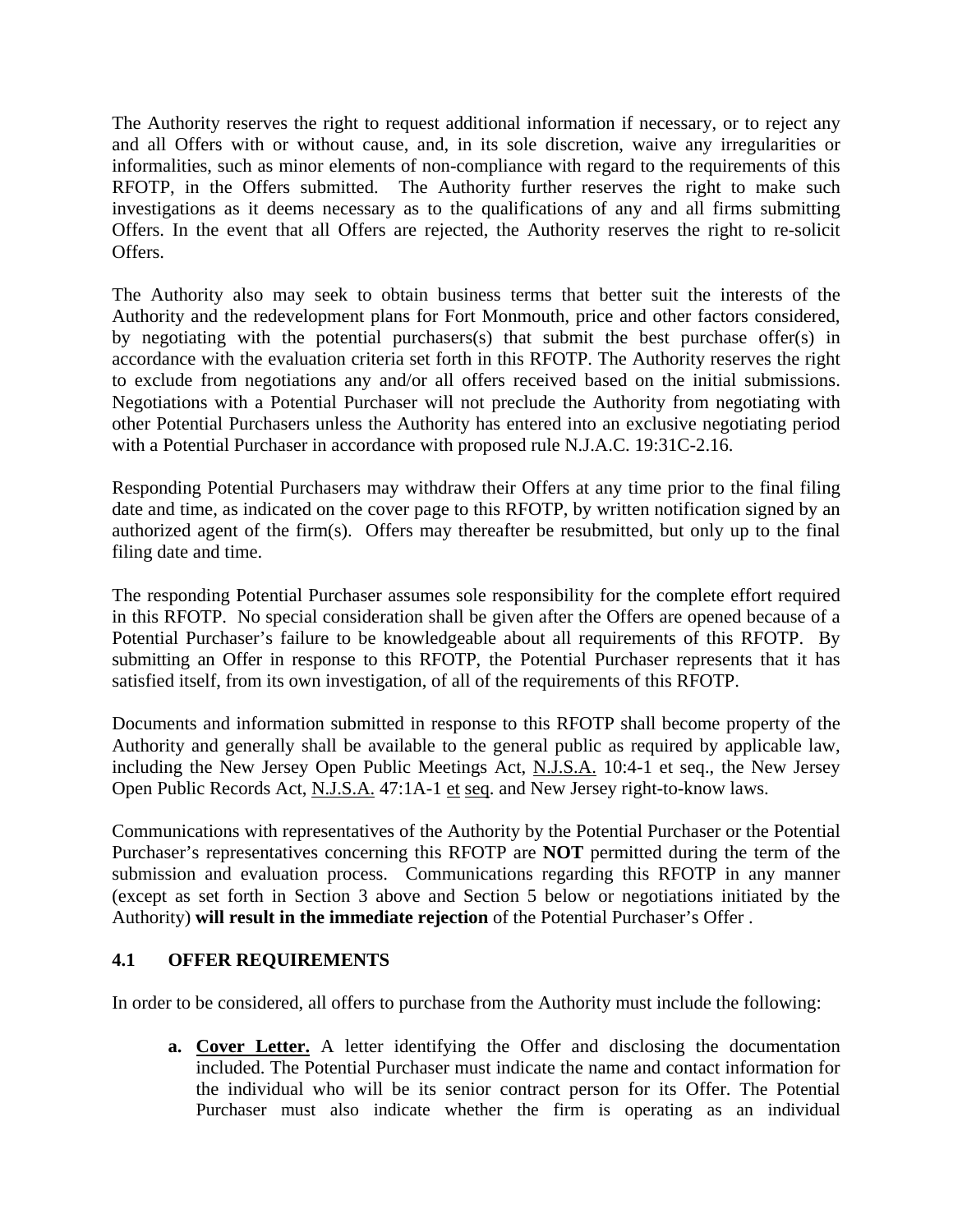proprietorship, partnership, corporation or a joint venture. The cover letter should also indicate the state of incorporation of the Potential Purchaser.

- **b. Price Submittal.** A signed document stating the proposed purchase price. The Potential Purchaser shall indicate its anticipated demolition cost (and remediation cost, if any) for Buildings 498, 499 and 201 and confirm that its proposed purchase price is net of this cost. Identify any closing contingencies and specify the time period required to complete due diligence and satisfy any closing contingencies.
- **c. Offer Deposit.** A payment of five (5%) percent of the purchase price offered by the Potential Purchaser which shall be held in an interest bearing account as an initial deposit and applied to the purchase for the accepted Offer, and returned to all others. An additional deposit of ten (10%) percent of the offer price shall be payable to the Authority on the earlier of:
	- i. FMERA and the potential purchaser entering into an exclusive negotiating period in accordance with N.J.A.C. 19:31C-2.16; or
	- ii. a purchase agreement with FMERA being fully negotiated and signed by the purchaser. The initial deposit and the additional deposit shall be applied to the purchase price at closing.

The deposit shall be in the form of a certified, cashier's or bank check made payable to the Authority issued by a FDIC accredited financial institution.

The deposit may also be a wire transfer of immediately available funds. Please contact Regina McGrade at rmcgrade@njeda.com or 732-720-6350 for wiring instructions.

- **d. Conceptual Redevelopment Plan.** A conceptual redevelopment plan, including an elevation sketch, showing the general site or other improvements, if any at the Property as well as their estimated costs and the manner in which such improvements shall comply with the requirements of the Reuse Plan as amended and the land-use rules that have been adopted by the Authority.
- **e. Financing Plan.** State your proposed capital investment and list your financial(s) and committed resources evidencing the Potential Purchaser's financial ability to meet the financial requirements of the Potential Purchaser's redevelopment plan.
- **f. Schedule of Critical Paths.** A detailed summary of construction schedules, time to complete purchase and estimated leasing and/or resale timeframe. Please note that the FMERA land-use rules contain a procedural section that outlines the site plan application and approval process.
- **g. Management & Organizational Plan.** A detailed summary of management and experience, organizational chart, as well as total number of other projects of similar size completed by the Potential Purchaser.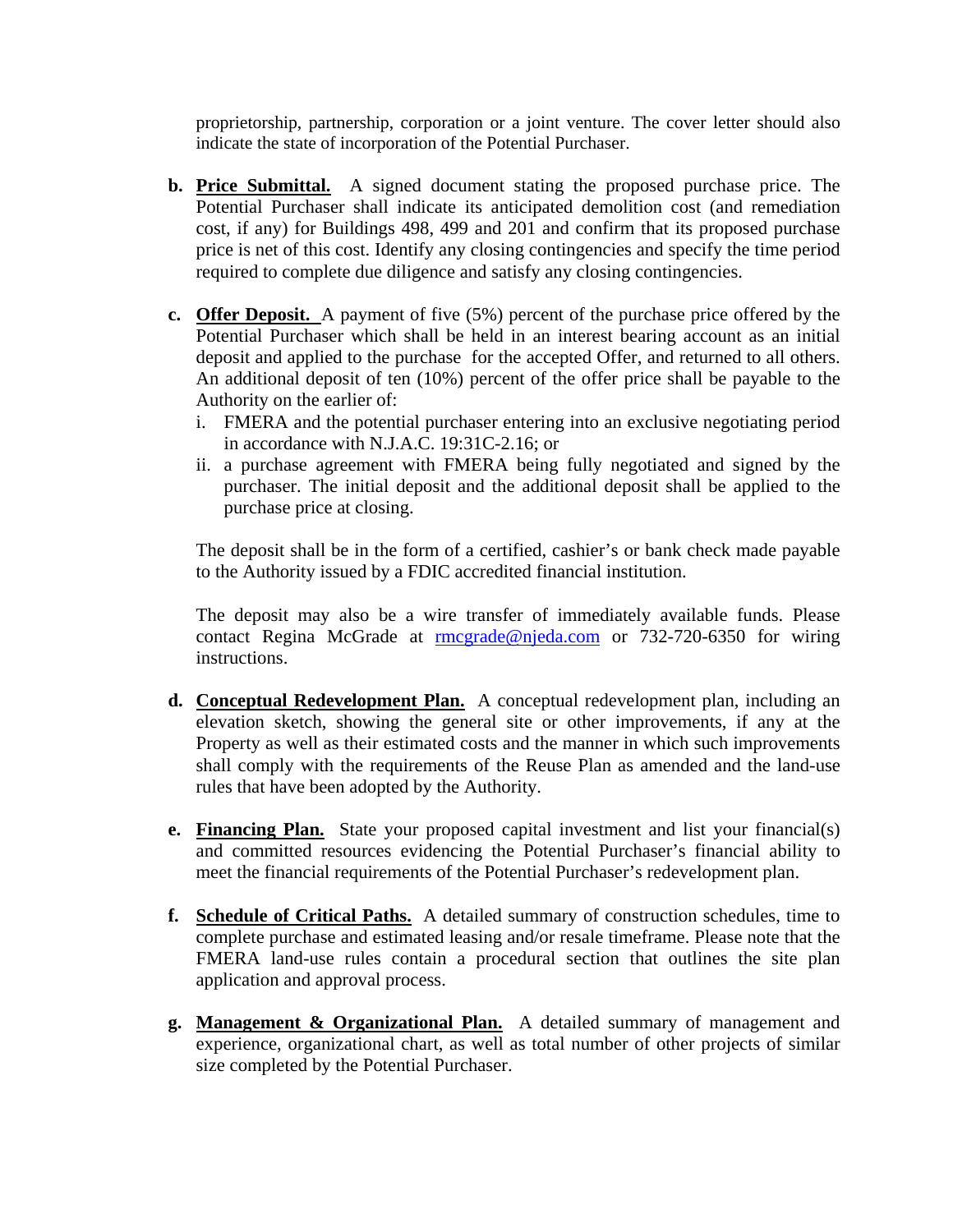**h. Jobs Generation.** Provide an estimated number of construction jobs and permanent jobs (new to New Jersey) to be created at the Property.

## **5.0 QUESTIONS AND ANSWERS**

The Authority will also accept questions from firms regarding any aspect of this RFOTP via email only until 5:00 p.m. Eastern Standard Time on January 10, 2013. Questions should be directed via e-mail to:

#### **rharrison@njeda.com**

All answers to questions posed will be posted on the Authority website at www.fortmonmouthredevelopment.com and/or through an addendum (if any) to this RFOTP made available to all potential bidders at the Authority website

### **6.0 COMPLIANCE WITH STATE LAW REQUIREMENTS**

## **6.1**

**Chapter** 51, Executive Order No. 117 and Executive Order No. 7.

In order to safeguard the integrity of State government, including the Authority, procurement by imposing restrictions to insulate the negotiation and award of State and Authority contracts from political contributions that pose the risk of improper influence, purchase of access, or the appearance thereof, the Legislature enacted P.L. 2005, c. 51 (codified at N.J.S.A. 19:44A-20.13 – 25)("Chapter 51"), on March 22, 2005, effective retroactive October 15, 2004, superseding the terms of Executive Order No. 134. In addition, on September 24, 2008, Governor Corzine issued Executive Order No. 117, effective on November 15, 2008 ("EO 117") setting forth additional limitations on the ability of Executive Branch agencies to contract with consultants who have made or solicited certain contributions. Governor Christie issued Executive Order No. 7 on January 20, 2010 ("EO 7"), and effective the same day, setting forth additional limitations on the ability of Executive Branch agencies to contract with consultants who have made or solicited certain contributions. Pursuant to the requirements of Chapter 51, EO 117, and EO 7 the terms and conditions set forth in this section are material terms of this engagement:

### **I. Definitions:**

For the purpose of this section, the following shall be defined as follows:

(a) Contribution means a contribution reportable as a recipient under The New Jersey Campaign Contributions and Expenditures Reporting Act.@ P.L. 1973, c. 83 (C.19:44A-1 et seq.), and implementing regulations set forth at N.J.A.C. 19:25-7 and N.J.A.C. 19:25-10.1 et seq. Contributions in excess of \$300 during a reporting period are deemed "reportable" under these laws.

(b) Business Entity means any natural or legal person, business corporation, professional services corporation, Limited Liability Company, partnership, limited partnership, business trust,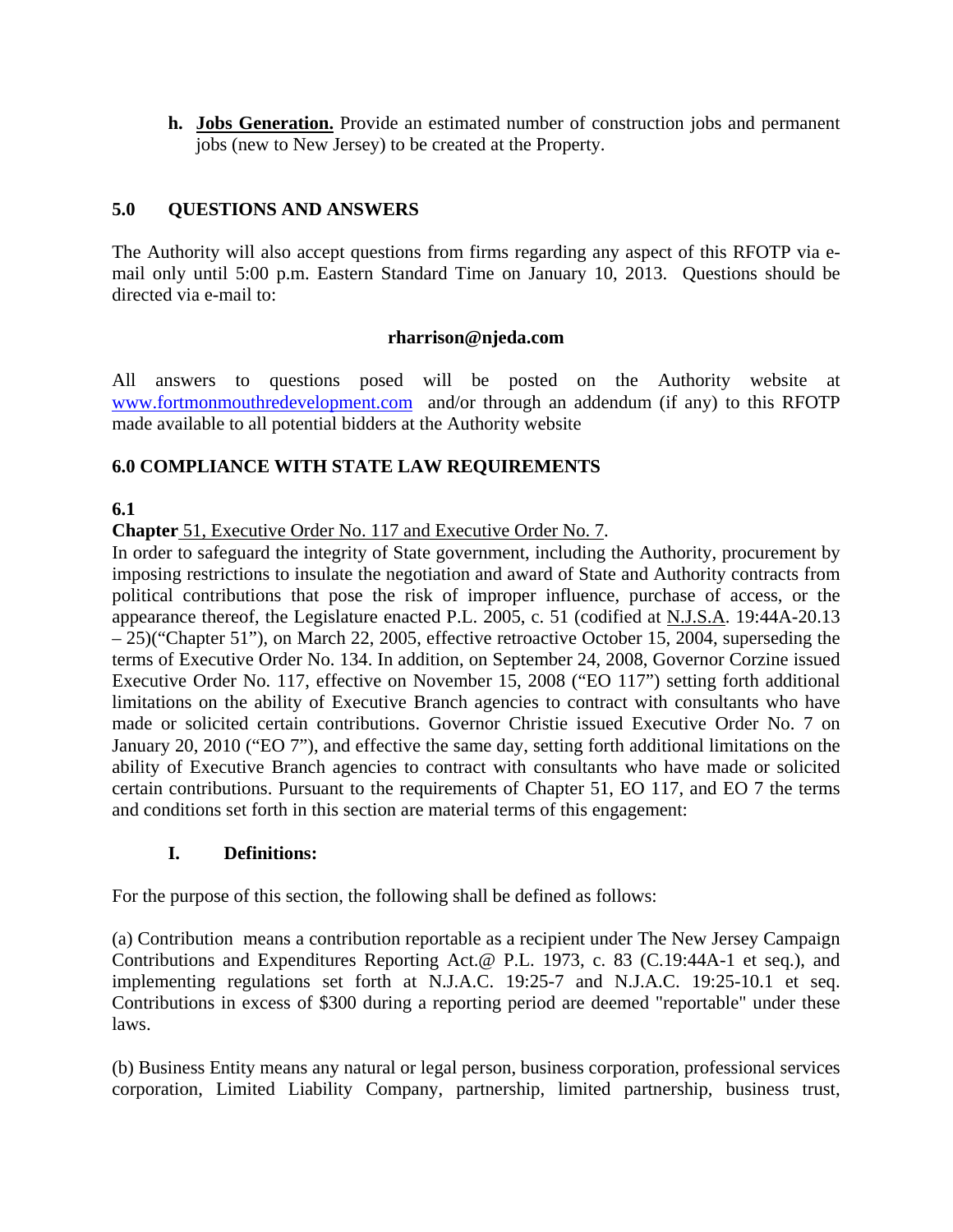association or any other legal commercial entity organized under the laws of New Jersey or any other state or foreign jurisdiction. The definition of a business entity includes:

(i) all principals who own or control more than 10 percent of the profits or assets of a business entity or 10 percent of the stock in the case of a business entity that is a corporation for profit, as Appropriate and for a for profit entity, the following:

(1) in the case of a corporation: the corporation, any officer of the corporation, and any Person or business entity that owns or controls 10% or more of the stock of the corporation;

(2) In the case of a general partnership: the partnership and any partner;

(3) In the case of a limited partnership: the limited partnership and any partner;

(4) In the case of a professional corporation: the professional corporation and any shareholder or officer;

(5) In the case of a limited liability company: the limited liability company and any member;

(6) In the case of a limited liability partnership: the limited liability partnership and any partner;

(7) In the case of a sole proprietorship: the proprietor; and

(8) In the case of any other form of entity organized under the laws of this State or any other state or foreign jurisdiction: the entity and any principal, officer, or partner thereof;

(ii) Any subsidiaries directly or indirectly controlled by the business entity;

(iii) any political organization organized under section 527 of the Internal Revenue Code that is directly or indirectly controlled by the business entity, other than a candidate committee, election fund, or political party committee; and

(iv) if a business entity is a natural person, that person's spouse or civil union partner, or child residing in the same household provided, however, that, unless a contribution made by such spouse, civil union partner, or child is to a candidate for whom the contributor is entitled to vote or to a political party committee within whose jurisdiction the contributor resides unless such contribution is in violation of section 9 of Chapter 51.

(v) Any labor union, labor organization, and any political committee formed by a labor union or labor organization if one of the purposes of the political committee is to make political contributions.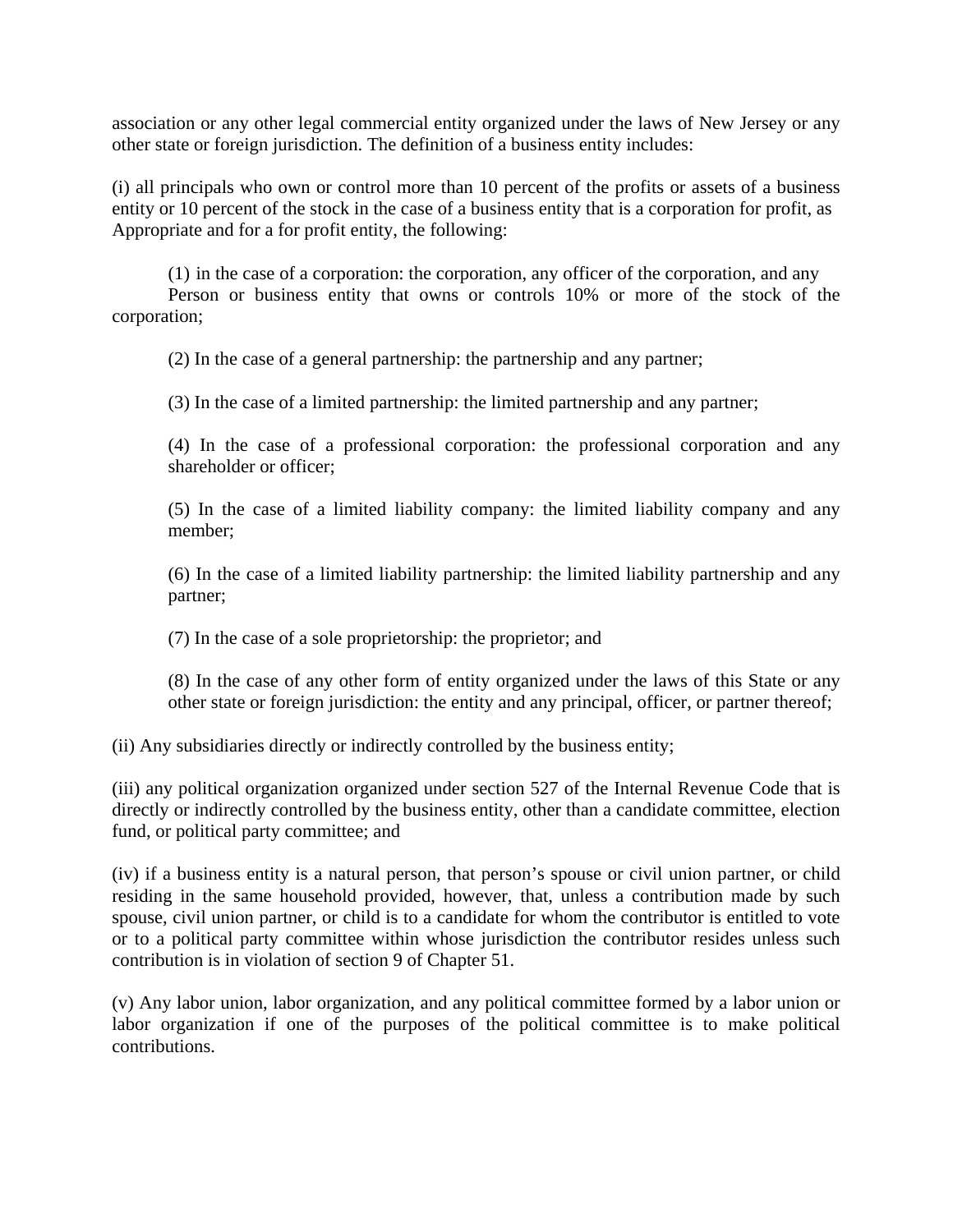#### **II. Breach of Terms of Chapter 51, EO 117 and EO 7 is a breach of this engagement:**

It shall be a breach of the terms of this engagement for the Business Entity to do any of the following:

(a) Make or solicit a contribution in violation of the Chapter 51, EO 117 and EO 7;

(b) Knowingly conceal or misrepresent a contribution given or received;

(c) Make or solicit contributions through intermediaries for the purpose of concealing or misrepresenting the source of the contribution;

(d) make or solicit any contribution on the condition or with the agreement that it will be contributed to a campaign committee or any candidate of holder of the public office of Governor, or of Lieutenant Governor, or to any State, county or municipal party committee, or any legislative leadership committee;

(e) engage or employ a lobbyist or consultant with the intent or understanding that such lobbyist or consultant would make or solicit any contribution, which if made or solicited by the business entity itself, would subject that entity to the restrictions of Chapter 51, EO 117 and EO 7;

(f) Fund contributions made by third parties, including consultants, attorneys, family members, and employees;

(g) Engage in any exchange of contributions to circumvent the intent of the Chapter 51, EO 117 or EO 7; or

(h) directly or indirectly through or by any other person or means, do any act which would subject that entity to the restrictions of the Chapter 51, EO 117 and EO 7.

#### **III. Certification and disclosure requirements:**

(a) The State or the Authority shall not enter into a contract to procure from any Business Entity services or any material, supplies or equipment, or to acquire, sell or lease any land or building, where the value of the transaction exceeds \$17,500, if that Business Entity has solicited or made any contribution of money, or pledge of contribution, including in-kind contributions to a candidate committee and/or election fund of any candidate for or holder of the public office of Governor or Lieutenant Governor, or to any State, county political party, or to a legislative leadership or municipal political party, committee during certain specified time periods.

(b) Prior to entering any contract with any Business Entity, the Business Entity proposed as the Potential Purchaser under the contract shall submit the Certification and Disclosure form, certifying that no contributions prohibited by Chapter 51 have been solicited or made by the Business Entity and reporting all contributions the Business Entity made during the preceding four years to any political organization organized under 26 U.S.C. 527 of the Internal Revenue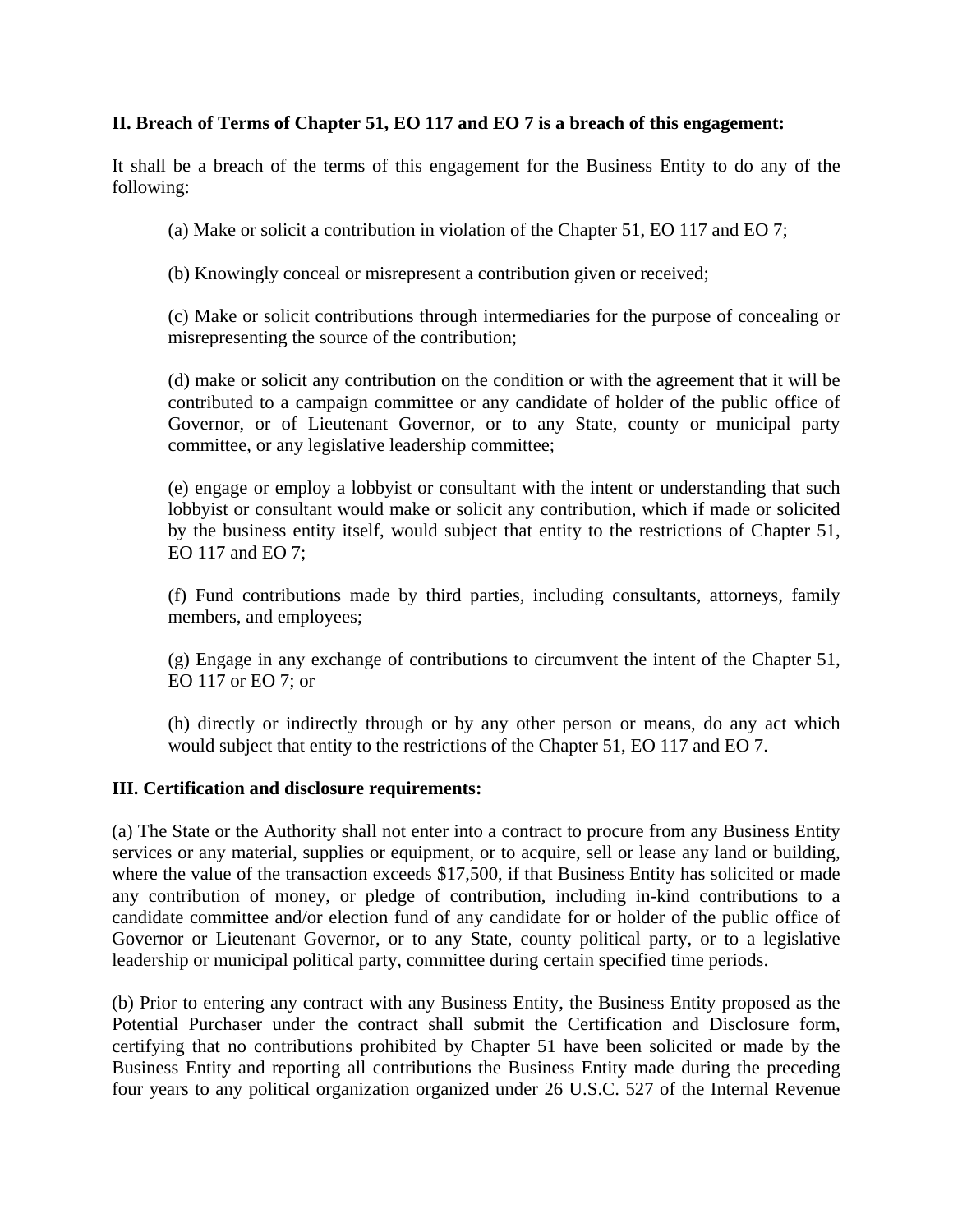Code that also meets the definition of a continuing political committee within the mean of N.J.S.A. 19:44A-3(n) and N.J.A.C. 19:25-1.7. The required form and instructions for completion and submission to the Authority at the time of submission of an offer in response to the RFOTP are available for review on the Purchase Bureau website at http://www.state.nj.us/treasury/purchase/forms.htm#eo134

(c) Further, the Potential Purchaser is required, on a continuing basis, to report any contributions and solicitations Potential Purchaser makes during the term of the contract, and any extension(s) thereof, at the time any such contribution or solicitation is made.

(d) Potential Purchaser's failure to submit the required forms will prevent FMERA from entering into a Purchase and Sale Agreement with the Potential Purchaser. The State Treasurer or his designee shall review the Disclosures submitted by the Potential Purchaser pursuant to this section, as well as any other pertinent information concerning the contributions or reports thereof by the intended Potential Purchaser, prior to award, or during the term of the retention agreement. If the State Treasurer determines that any contribution or action by the Potential Purchaser violated Chapter 51 or EO 117 the State Treasurer shall disqualify the Potential Purchaser from award of such contract. If the State Treasurer or his designees determines that any contribution or action constitutes a breach of contract that poses a conflict of interest, pursuant to Chapter 51 and EO 117, the State Treasurer shall disqualify the Potential Purchaser from award of such contract.

**Please refer to ATTACHMENT #3 for copies of the Chapter 51/Executive Order 117 Vendor Certification and Disclosure of Political Contributions form and instructions. Failure to submit the attached Chapter 51/Executive Order 117 Vendor Certification and Disclosure of Political Contributions form shall be cause for rejection of your firm's offer.**  The Potential Purchaser selected to provide services to the Authority shall maintain compliance with Chapter 51, EO 117 and EO 7 during the term of their engagement.

**6.2** Ownership Disclosure. The Ownership Disclosure addresses the requirements of N.J.S.A. 52:25-24.2, and for any contract it must be completed and submitted with the offer. The contract is not completed unless and until the Ownership Disclosure is properly completed and accepted. The form can be downloaded from the Department of the Treasury website under the heading Vendor Forms: http://www.state.nj.us/treasury/purchase/forms.htm#eo134. A copy of the Ownership Disclosure Form is attached hereto as ATTACHMENT #3

**6.3** Affirmative Action Supplement with Affirmative Action Employee Information Report. Affirmative Action Supplement with Affirmative Action Employee Information Report addresses the requirements of N.J.S.A. 10:5-31 to -34 and N.J.A.C. 17:27.3.1 et seq., and for any contract must be completed and submitted with the offer. The contract is not completed unless and until the form is properly completed and accepted. The forms can be downloaded from the Department of the Treasury website under the heading Vendor Forms: http://www.state.nj.us/treasury/purchase/forms.htm#eo134. A copy of the Affirmative Action Supplement with Affirmative Action Employee Information Report is attached hereto as ATTACHMENT #3.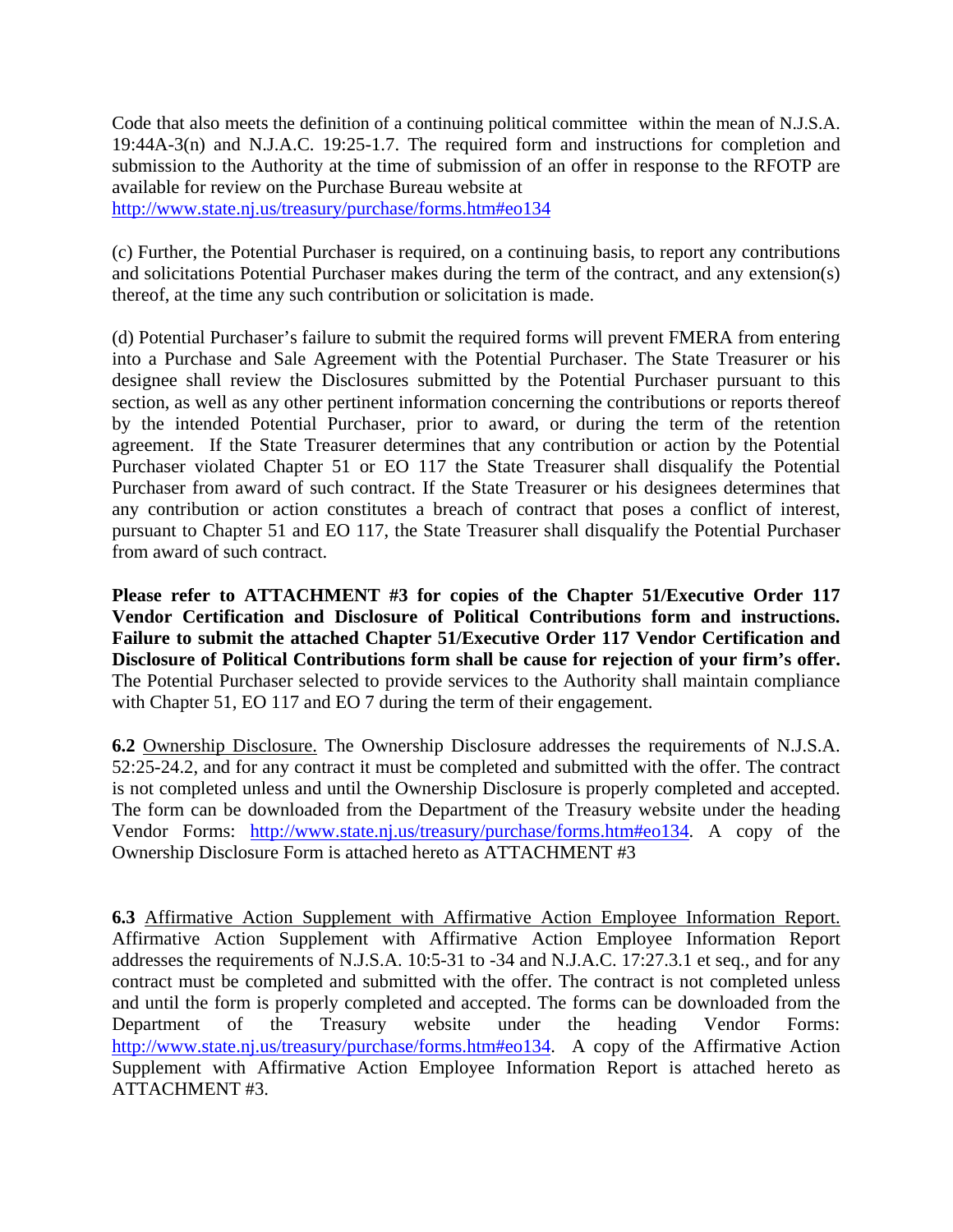**6.4** Prevailing Wage Requirement. Potential Purchaser shall comply with the Prevailing Wage requirements set forth in N.J.S.A. 52:27I-31 (P.L. 2010, c. 51).

## **7.0 EVALUATION CRITERIA.**

FMERA will evaluate each offer received in accordance with this RFOTP and shall identify the offer(s) determined to be responsive to all material elements set forth in the notice, including, but not limited to: purchase price; estimated jobs to be created at or relocated to the parcel; purchase term including due diligence period as well as payment for such period; proposed project capital investment; potential purchaser(s) financial capability to meet the proposed terms of purchase and project completion; future use of the property; impact to host municipality, and confirmation that the potential purchaser's proposed use is consistent with the Reuse Plan and complies with the FMERA land-use regulations.

FMERA shall be under no obligation whatsoever, legal or otherwise, to sell or convey the Property or any interest in the Property unless and until an Agreement for Purchase and Sale is fully negotiated with a Potential Purchaser and approved for execution by the FMERA Board of Members in its sole and absolute discretion. No Potential Purchaser or other party shall have any legal right or interest in the Property unless and until an Agreement for Purchase and Sale is properly executed and delivered by FMERA.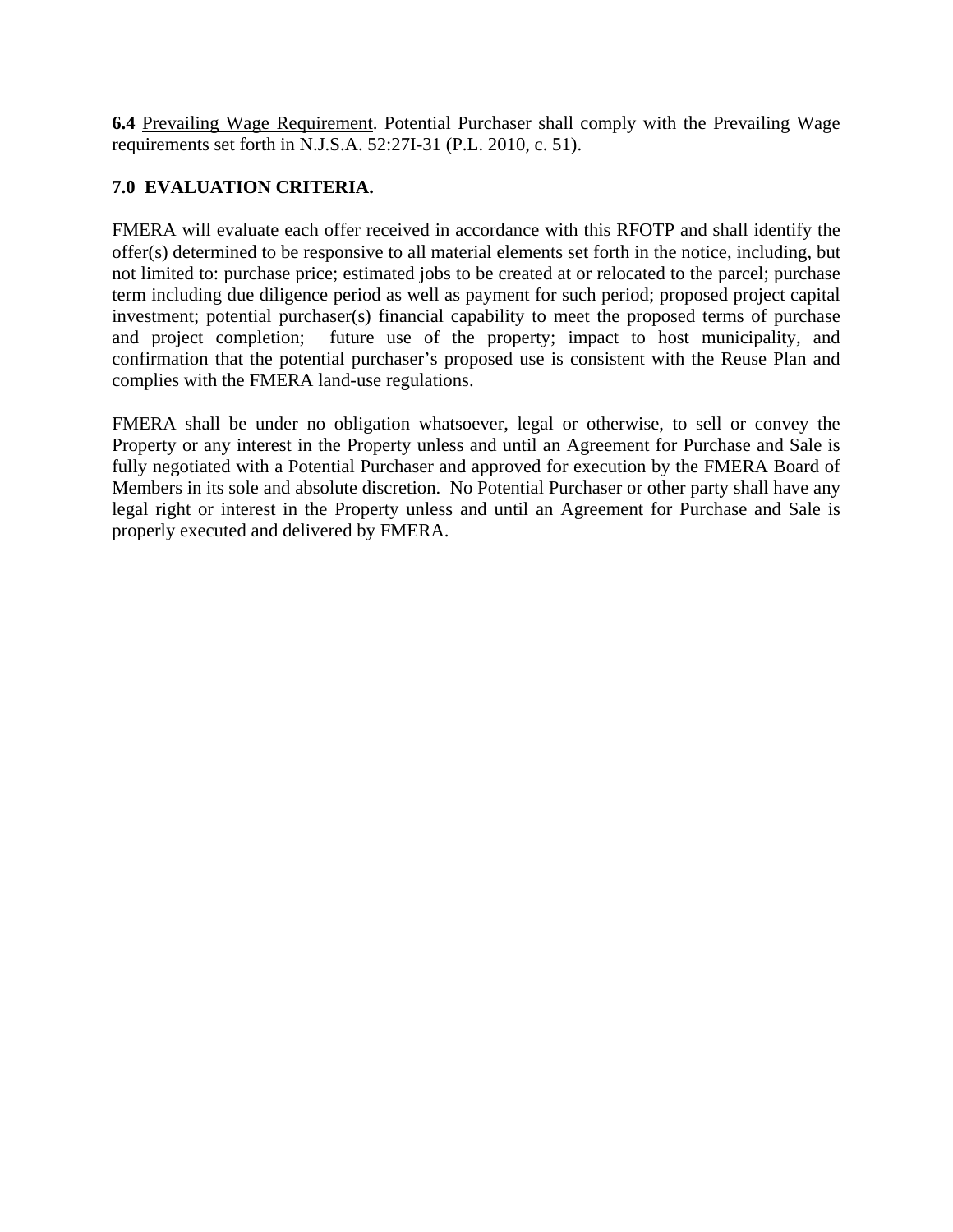#### **ATTACHMENT #1 Description of Property**

Property consists of a 3.9 acre parcel of land and buildings currently located on the Main Post of Fort Monmouth. The Marina is a 3.9 acre parcel located at Oceanport and Riverside Avenues in the 400 area of the Oceanport Reuse Area. The property consists of a 71-slip marina and boat launch ramp on Oceanport Creek, a 2,600 sf boat house (Building 450) constructed in 1986, two circa-1939 administrative buildings (Buildings 498 and 499) totaling 3,263 sf, a utility building (Building 201) and associated off-street parking.

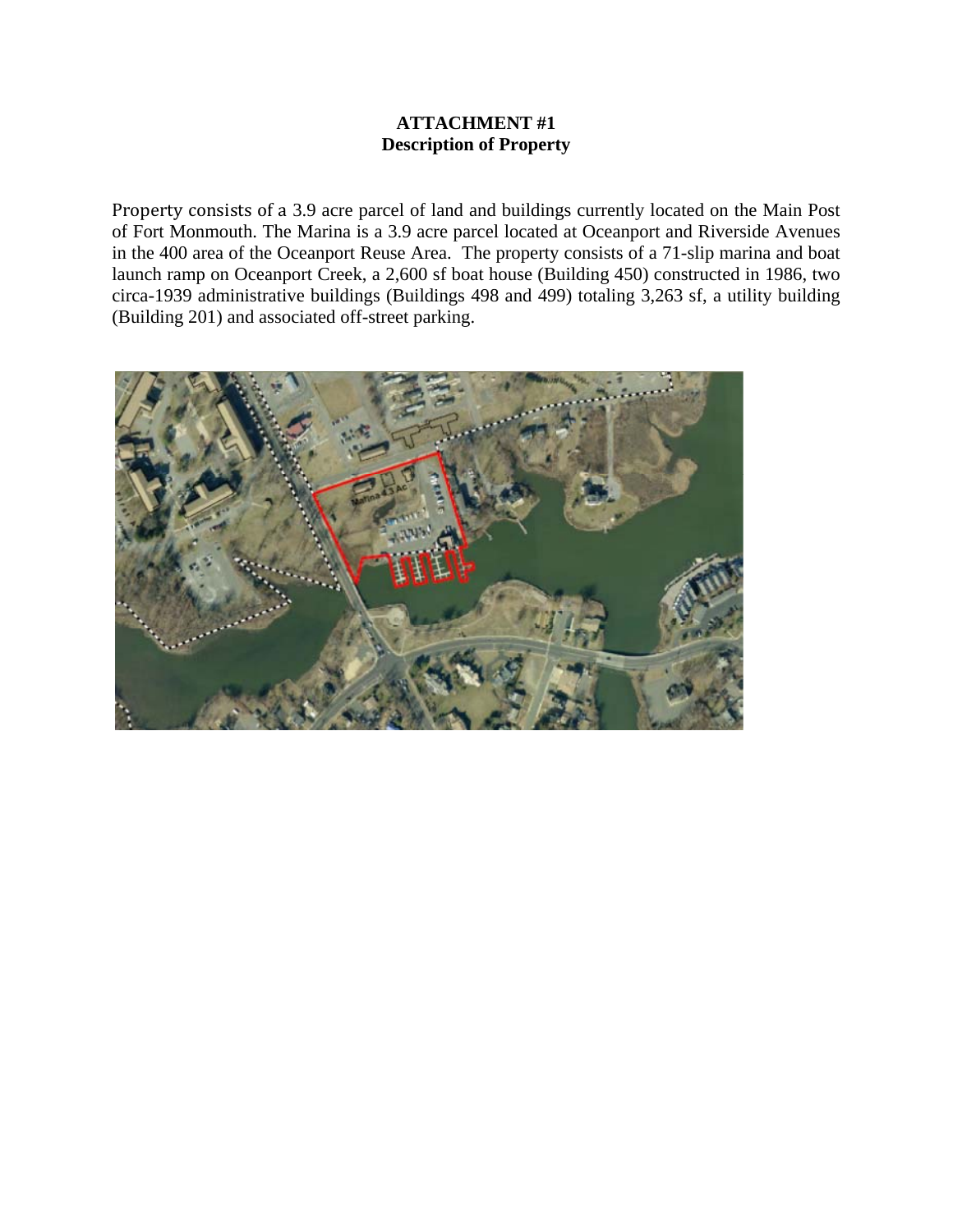**ATTACHMENT #2 SURVEY - PESTICIDE SPILL DELINEATION**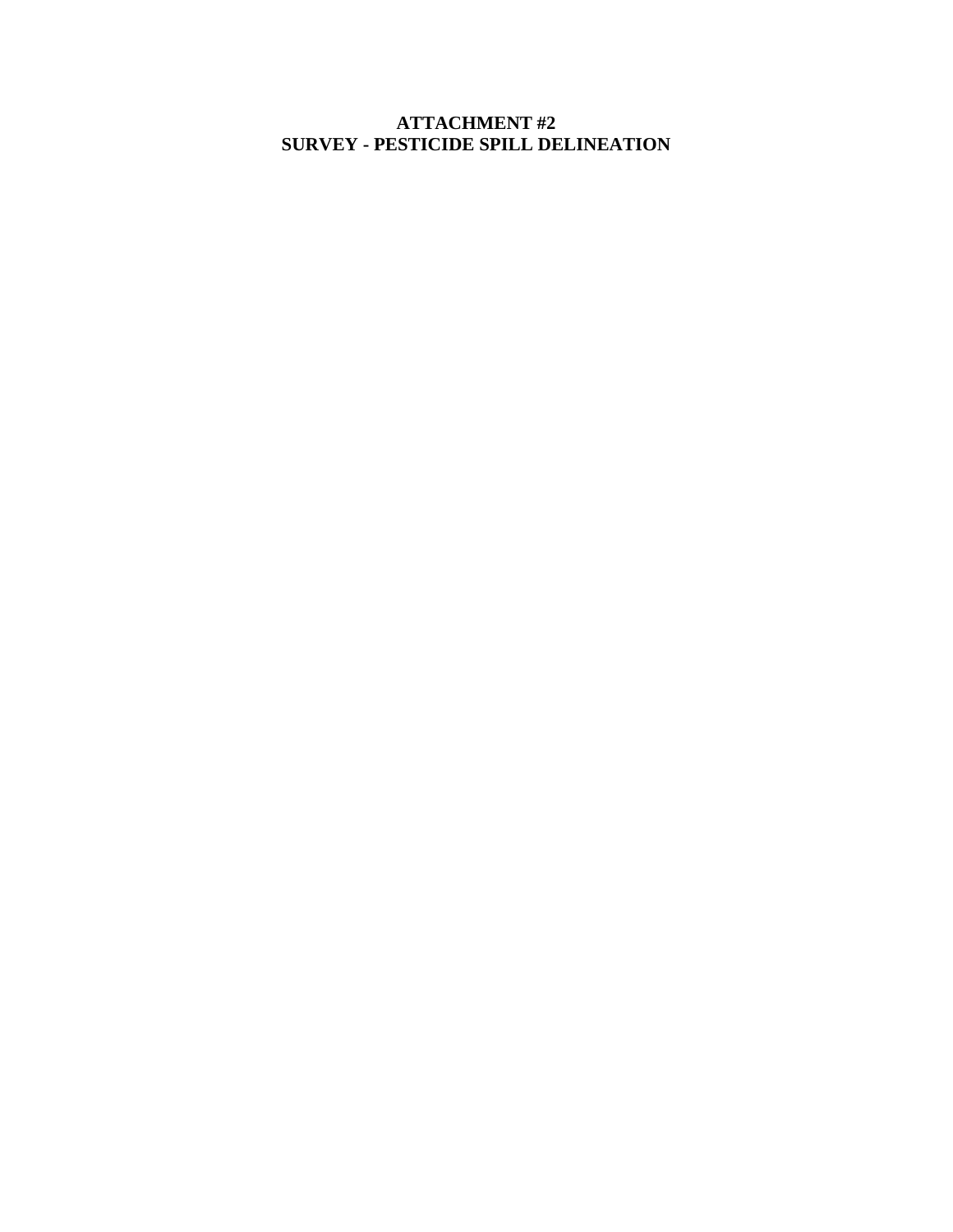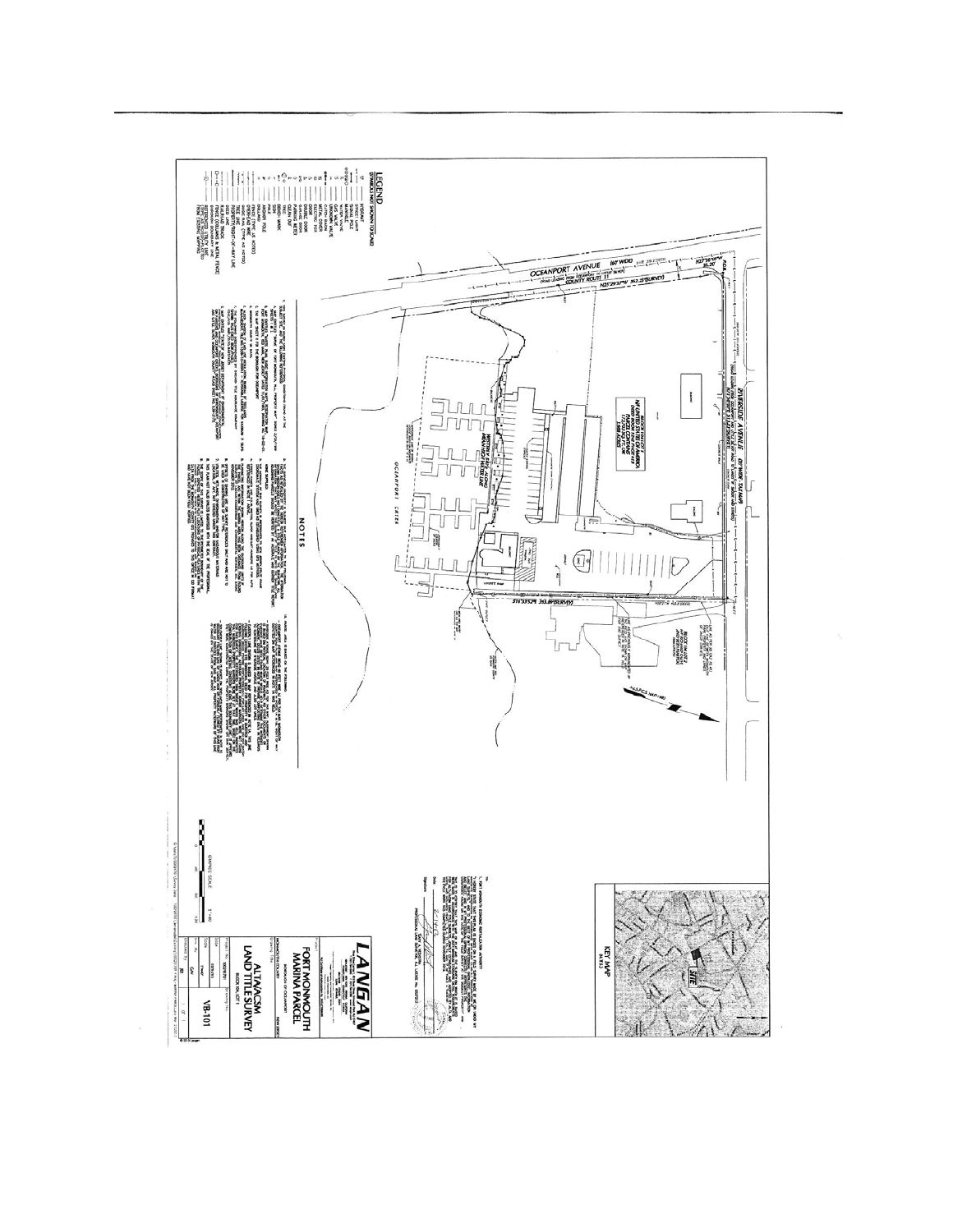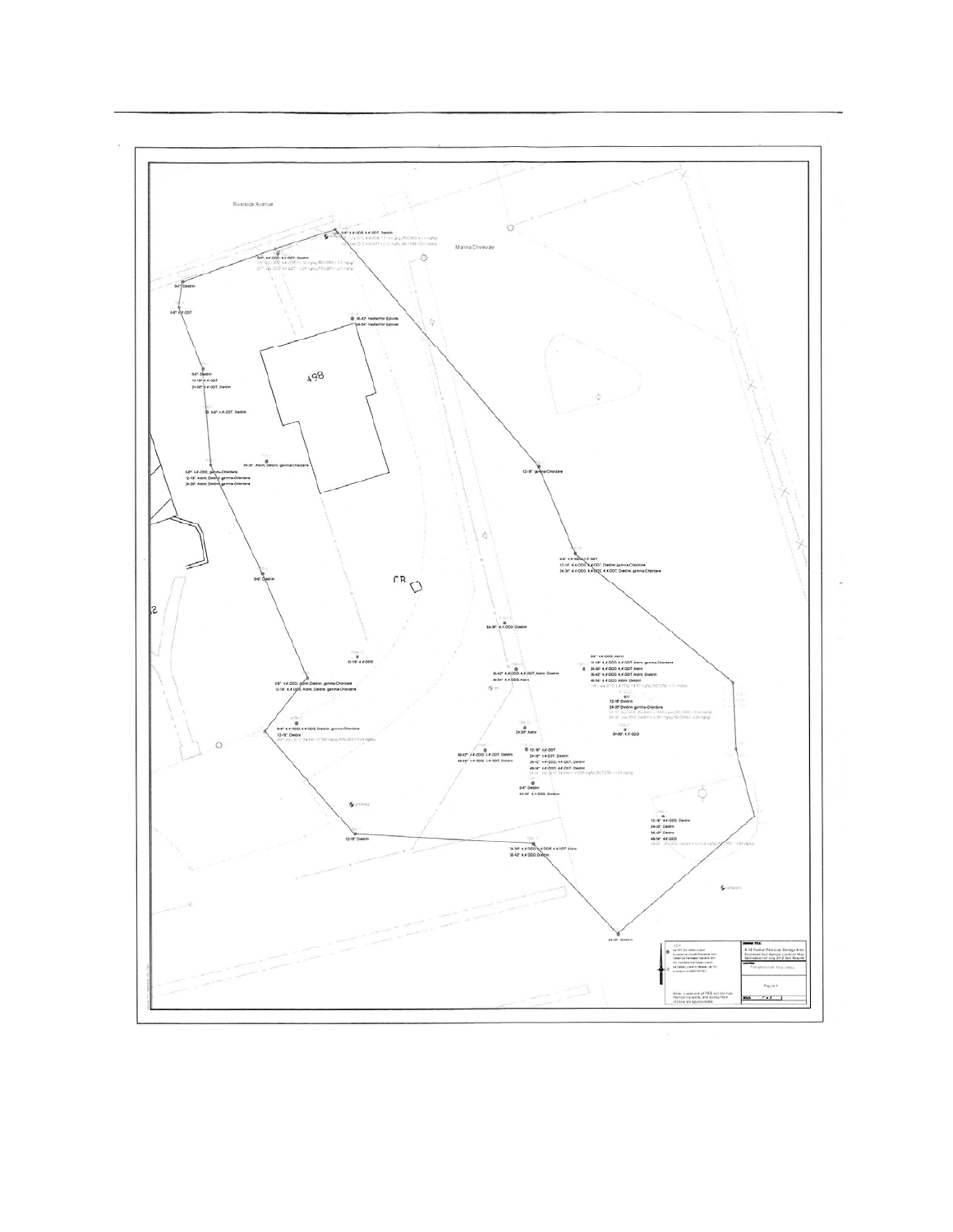# **ATTACHMENT #3 REQUIRED FORMS**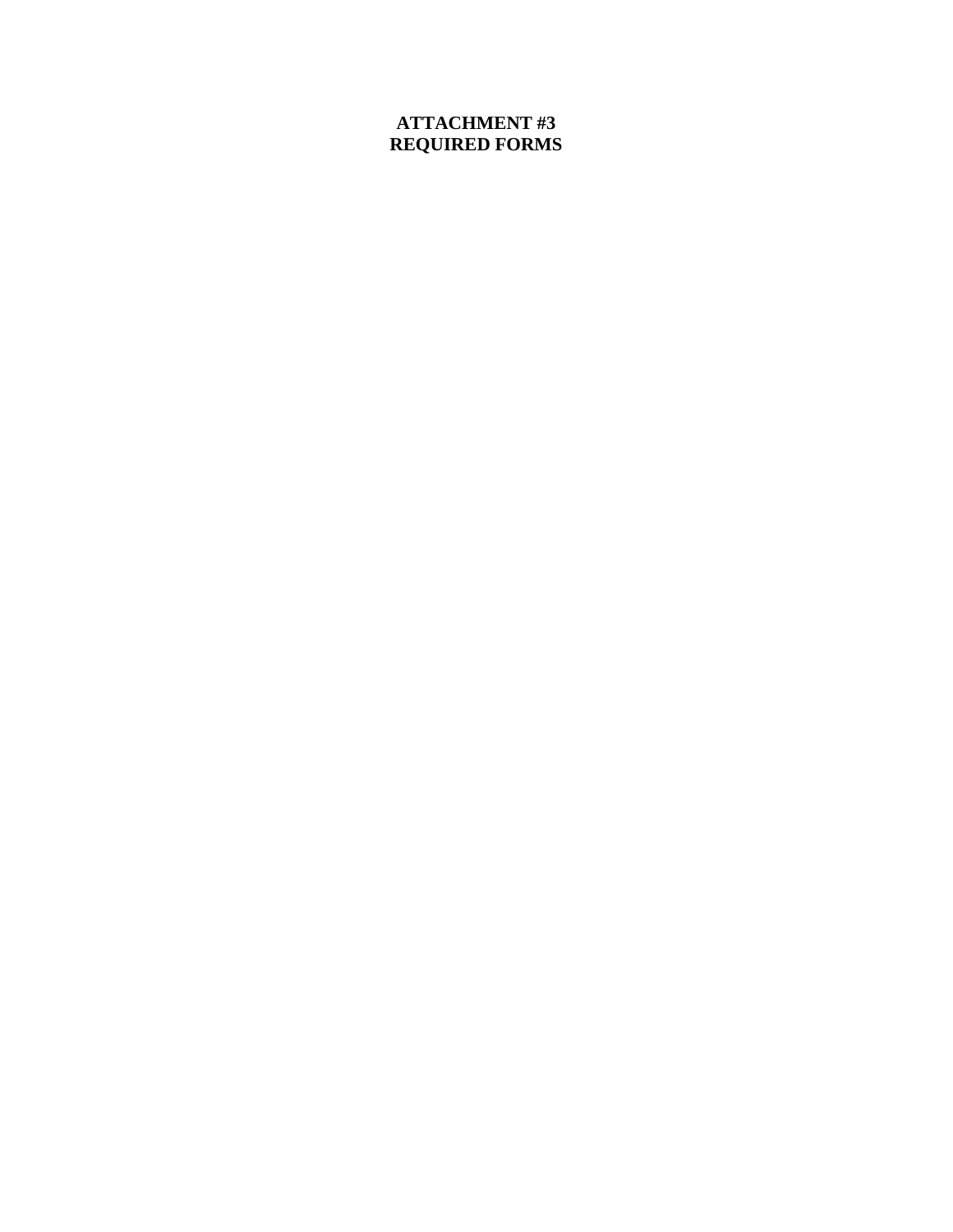## **ATTACHMENT #4 EVALUATION SCORE SHEET**